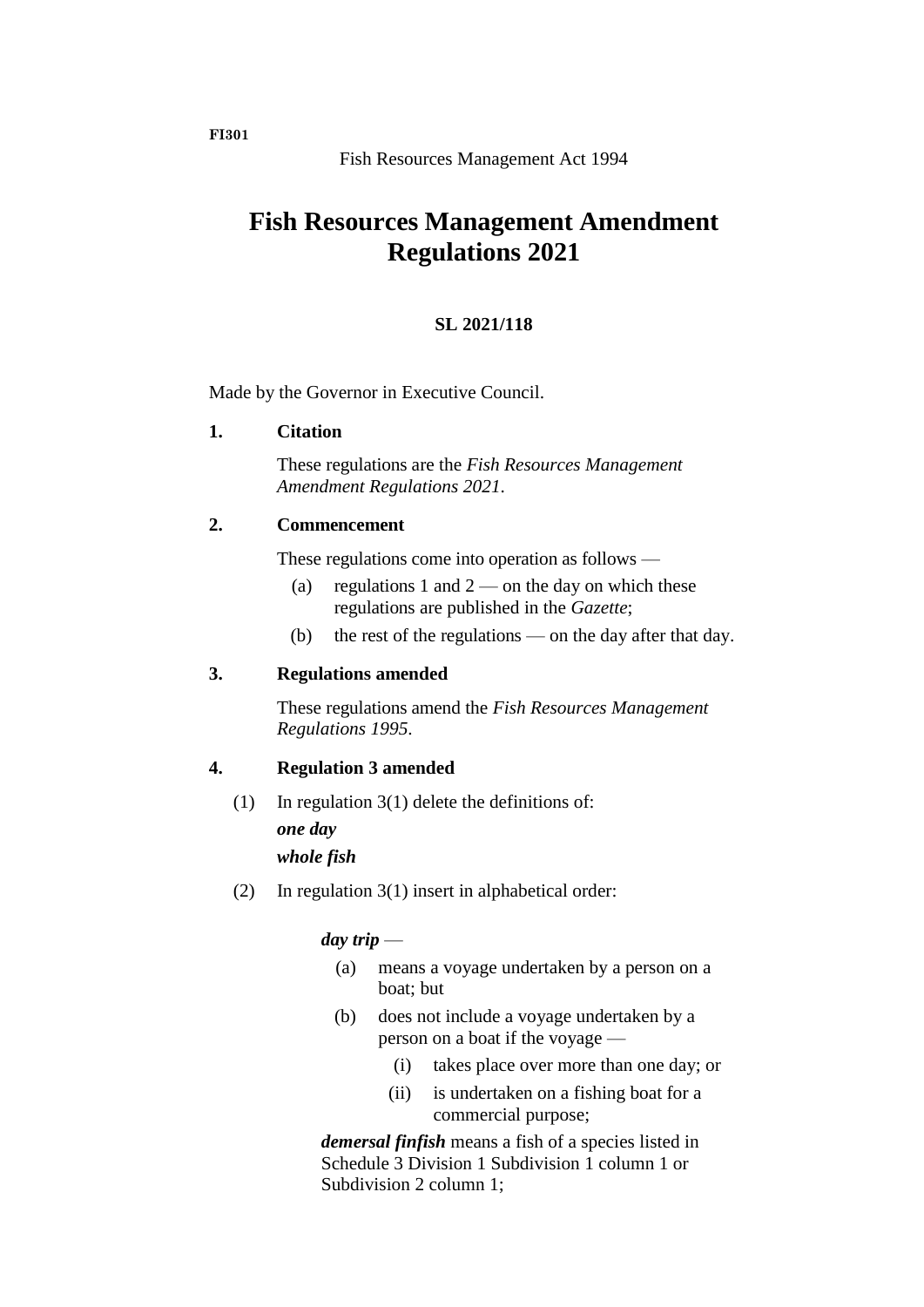*extended fishing tour* means a voyage undertaken by a person on a charter boat that takes place over more than one day;

*large pelagic finfish* means a fish of a species listed in Schedule 3 Division 2 column 1;

*one day* means —

- (a) unless paragraph (b) applies a period of 24 hours commencing at midnight; or
- (b) in relation to fishing for marron or prawns or fishing by means of a fishing net that is set  $-a$ period of 24 hours commencing at midday;

*whole fish* means a finfish that —

- (a) in the case of any type of finfish, including a large pelagic finfish —
	- (i) is entire; or
	- (ii) is entire except that it has been gilled or gutted, or both;

or

- (b) in the case of a large pelagic finfish has been cut into a maximum of 2 pieces, but —
	- (i) has not otherwise been modified; or
	- (ii) has not otherwise been modified except that it has been gilled or gutted, or both.
- (3) In regulation 3(1) in the definition of *single-sided fillet* delete "fish;" and insert:

finfish;

## **5. Regulation 14A deleted**

Delete regulation 14A.

#### **6. Regulation 14 amended**

- (1) Delete regulation 14(3).
- (2) In regulation  $14(4)$  delete "or  $(3)$ ".
- (3) In regulation 14(5) delete "Subregulations (3) and (4) do" and insert:

Subregulation (4) does

Note: The heading to amended regulation 14 is to read: **How certain types of finfish must be landed**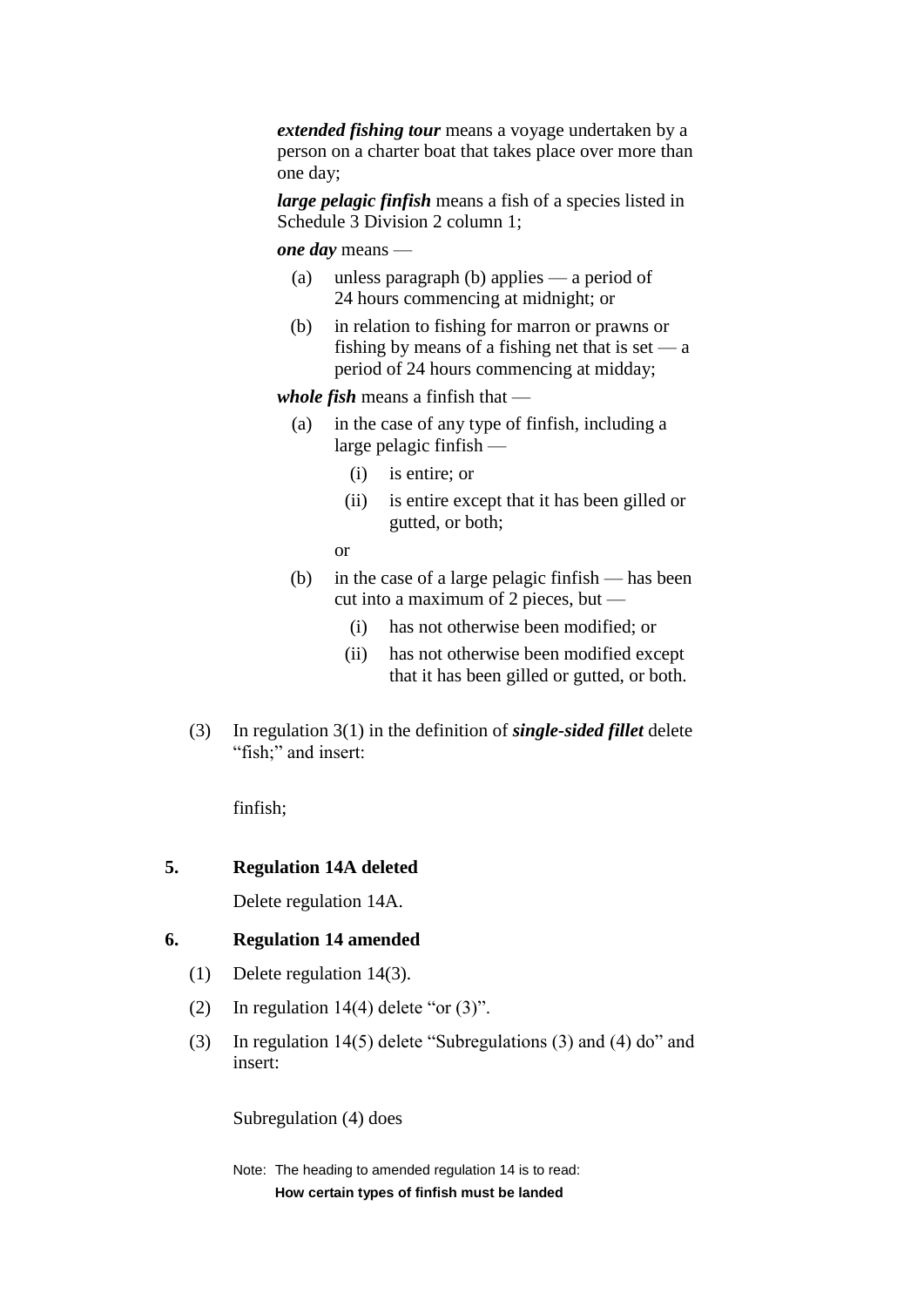## **7. Regulation 16C deleted**

Delete regulation 16C.

## **8. Part 4 Division 3 Subdivision 1 heading replaced**

Delete the heading to Part 4 Division 3 Subdivision 1 and insert:

# **Subdivision 1 — Possession limits for finfish**

# **9. Regulation 16D replaced**

Delete regulation 16D and insert:

## **16D. Finfish possession limits (Act s. 51(1))**

(1) For the purposes of section 51(1) of the Act, the maximum quantity of finfish (other than Bait Fish, Garfish, Hardyhead or Mullet) that a person may be in possession of in the circumstances set out in column 1 of the Table is the quantity set out in column 2 opposite the circumstances.

| <b>Item</b> | <b>Column 1</b><br><b>Circumstances</b>                                                                                                      |     | Column <sub>2</sub><br><b>Possession limit</b>                                                                                              |
|-------------|----------------------------------------------------------------------------------------------------------------------------------------------|-----|---------------------------------------------------------------------------------------------------------------------------------------------|
| $1_{-}$     | The fish is located                                                                                                                          | (a) | 20 kg of fillets; or                                                                                                                        |
|             | anywhere.                                                                                                                                    |     | (b) 10 kg of fillets and one<br>day's bag limit of whole<br>fish or fish trunks; or                                                         |
|             |                                                                                                                                              |     | (c) $2 \text{ days'}$ bag limit of<br>whole fish or fish<br>trunks.                                                                         |
| 2.          | Item 4 does not apply<br>to the person and the<br>fish is located at a<br>place that is not the<br>person's principal<br>place of residence. | (a) | 20 kg of fillets, of<br>which any amount in<br>excess of 10 kg is fillets<br>of large pelagic finfish<br>that have the skin<br>attached; or |
|             |                                                                                                                                              |     | (b) 10 kg of fillets and one<br>day's bag limit of whole<br>fish or fish trunks; or                                                         |
|             |                                                                                                                                              |     | $(c)$ 2 days' bag limit of<br>whole fish or fish<br>trunks.                                                                                 |

**Table**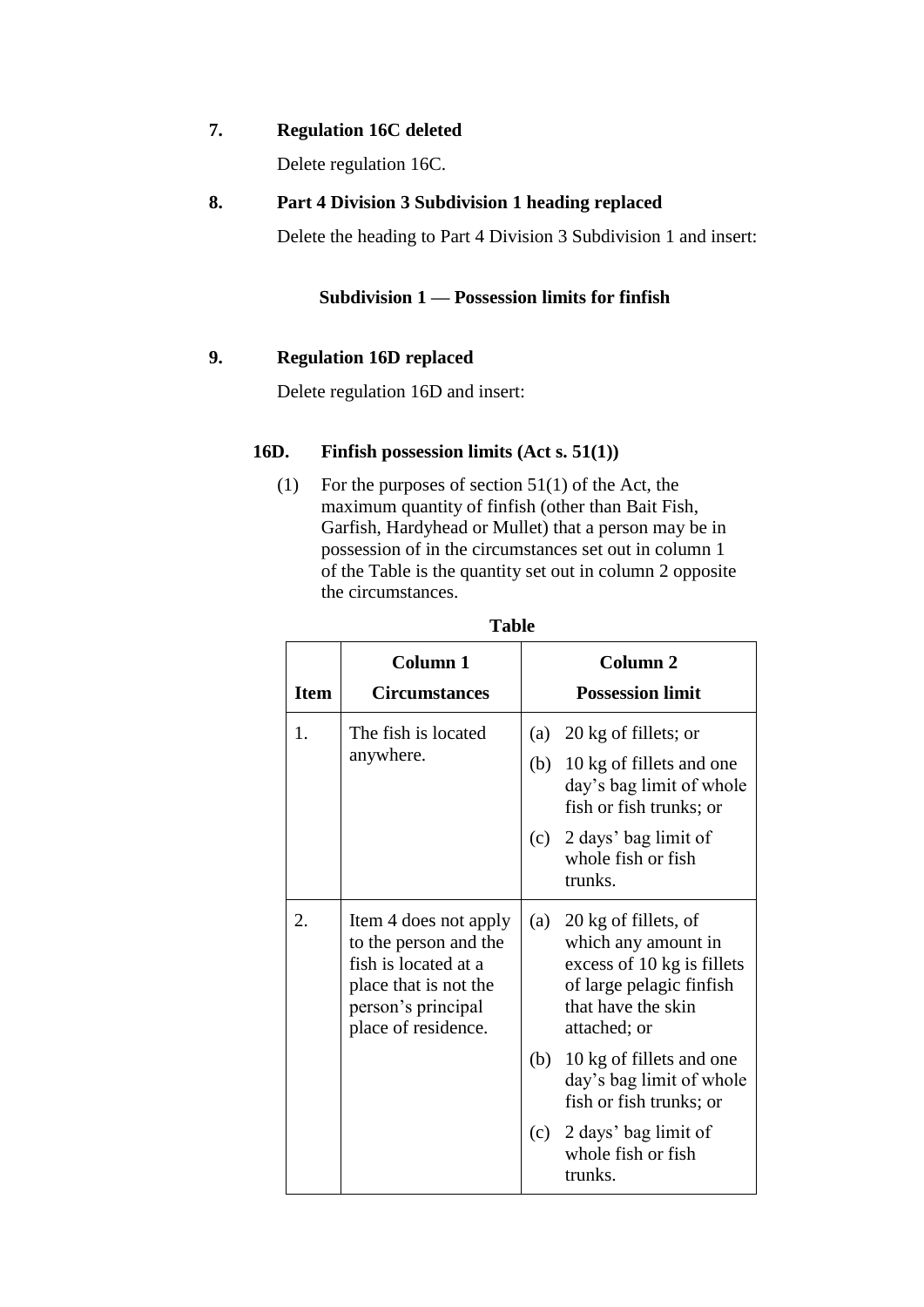|                  | <b>Column 1</b>                                                                                                                                   | Column <sub>2</sub>                                                                                                                                                                      |  |
|------------------|---------------------------------------------------------------------------------------------------------------------------------------------------|------------------------------------------------------------------------------------------------------------------------------------------------------------------------------------------|--|
| <b>Item</b>      | <b>Circumstances</b>                                                                                                                              | <b>Possession limit</b>                                                                                                                                                                  |  |
| 3.               | The person is on, or<br>has just completed, a<br>day trip and the fish<br>were taken during the<br>course of the trip.                            | Where all of the fish is<br>(a)<br>filleted, 20 kg of fillets,<br>of which any amount in<br>excess of 10 kg is fillets<br>of large pelagic finfish<br>that have the skin<br>attached; or |  |
|                  |                                                                                                                                                   | where not all of the fish<br>(b)<br>is filleted, one day's bag<br>limit of whole fish or<br>fish trunks, not more<br>than 10 kg of which is<br>filleted.                                 |  |
| $\overline{4}$ . | The person is on, or<br>has just completed,<br>an extended fishing<br>tour and the fish were<br>taken during the                                  | 20 kg of fillets; or<br>(a)<br>(b)<br>10 kg of fillets and one<br>day's bag limit of whole<br>fish or fish trunks; or                                                                    |  |
|                  | course of the tour.                                                                                                                               | 2 days' bag limit of<br>(c)<br>whole fish or fish<br>trunks.                                                                                                                             |  |
| 5.               | The fish is located in<br>the Freycinet Estuary<br>or the adjacent land<br>area west of Shark<br>Bay Road and north<br>of Useless Loop<br>Road.   | 5 kg of fillets; or<br>(a)<br>(b)<br>one day's bag limit of<br>whole fish or fish<br>trunks.                                                                                             |  |
| 6.               | The fish is located<br>$in -$<br>(a)<br>the Abrolhos<br>Islands reserve;<br>or<br>(b) the Abrolhos<br>Islands Fish<br>Habitat<br>Protection Area. | 10 kg of fillets; or<br>(a)<br>one day's bag limit of<br>(b)<br>whole fish or fish<br>trunks.                                                                                            |  |
| 7.               | The fish is<br>barramundi and is<br>located at a place that<br>is not the person's<br>principal place of<br>residence.                            | 2 barramundi.                                                                                                                                                                            |  |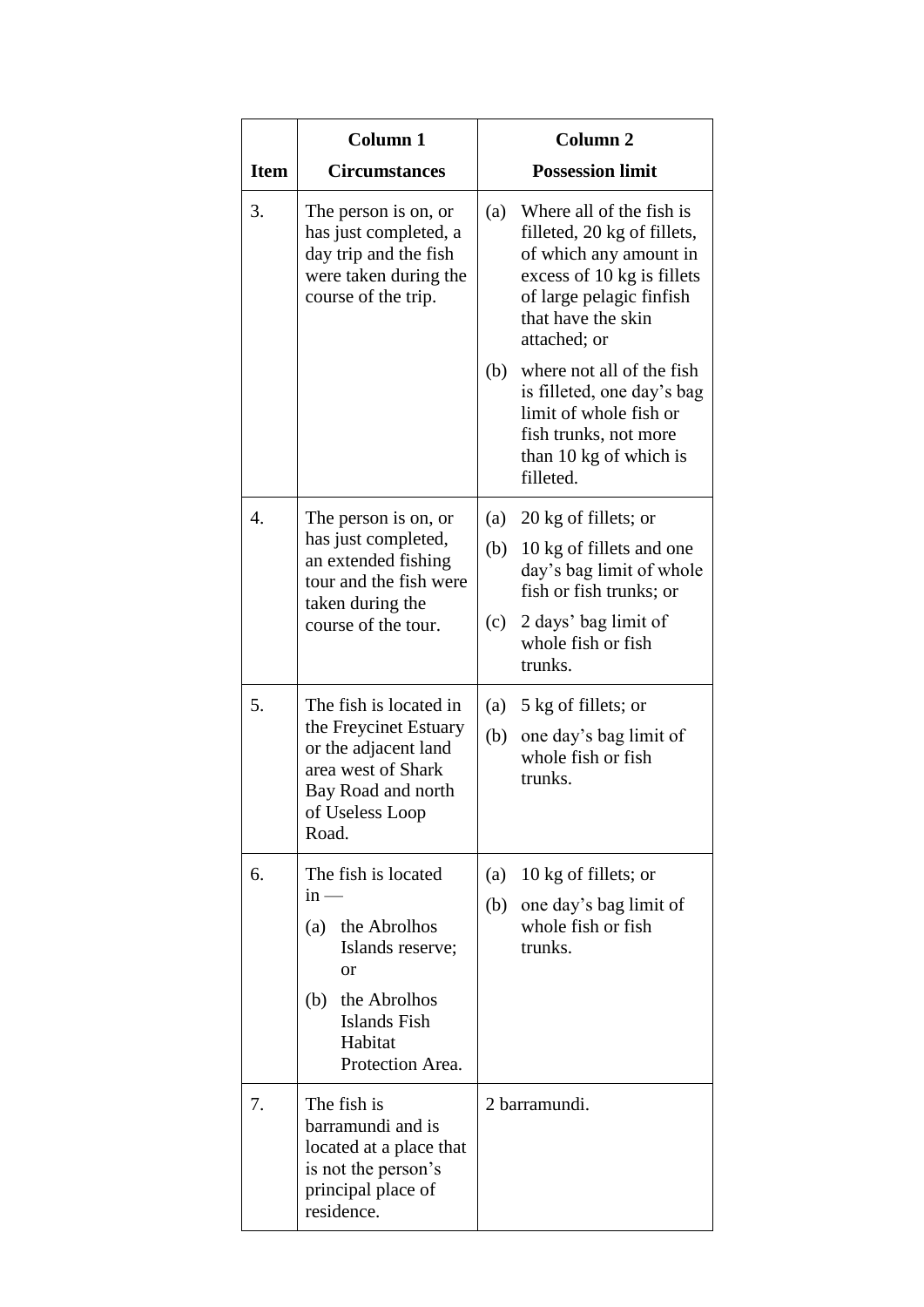Notes for this Table:

- 1. The possession limit set out in item 1 applies to a person in each case.
- 2. If 1 or more of the possession limits set out in items 2 to 7 also apply to the person, each of those limits and the limit set out in item 1 apply simultaneously.
- (2) For the purposes of  $-$ 
	- (a) the Table to subregulation (1), fish on a boat that are not in the possession of any other person on the boat are taken to be in the possession of the master of the boat; and
	- (b) determining the number of fish in a person's possession under column 2 paragraph (b) of item 3 or item 7 of the Table to subregulation (1), 2 single-sided fillets are taken to be equivalent to 1 whole fish.

#### **16DA. Dhufish on boats**

The master of a boat, other than a fishing boat, being used for taking fish in the West Coast Region must ensure that the number of West Australian Dhufish on, or attached to, the boat, and any tender or other vessel operating with or attached to the boat, at any one time —

- (a) if the boat is a charter boat  $-$  is not more than 6; or
- (b) otherwise is not more than 2.

Penalty: a fine of \$10 000 and the penalty provided in section 222 of the Act.

#### **16DB. Fish on fishing boats (commercial)**

(1) The master of a fishing boat must ensure that the number of fish of the types specified in column 1 of an item of the Table that are on, or attached to, the boat at any one time does not exceed the number set out in column 2 of that item.

| <b>Item</b> | Column 1<br><b>Types of fish</b>                                                     | Column 2<br>Number of<br>fish |
|-------------|--------------------------------------------------------------------------------------|-------------------------------|
|             | Billfish (Marlins, Sailfish and<br>Spearfish)<br>Swordfish<br>Tuna, Southern Bluefin |                               |
|             | Tuna, Bigeye                                                                         |                               |

| v<br>×<br>۰.<br>×<br>٧<br>I |  |  |  |
|-----------------------------|--|--|--|
|-----------------------------|--|--|--|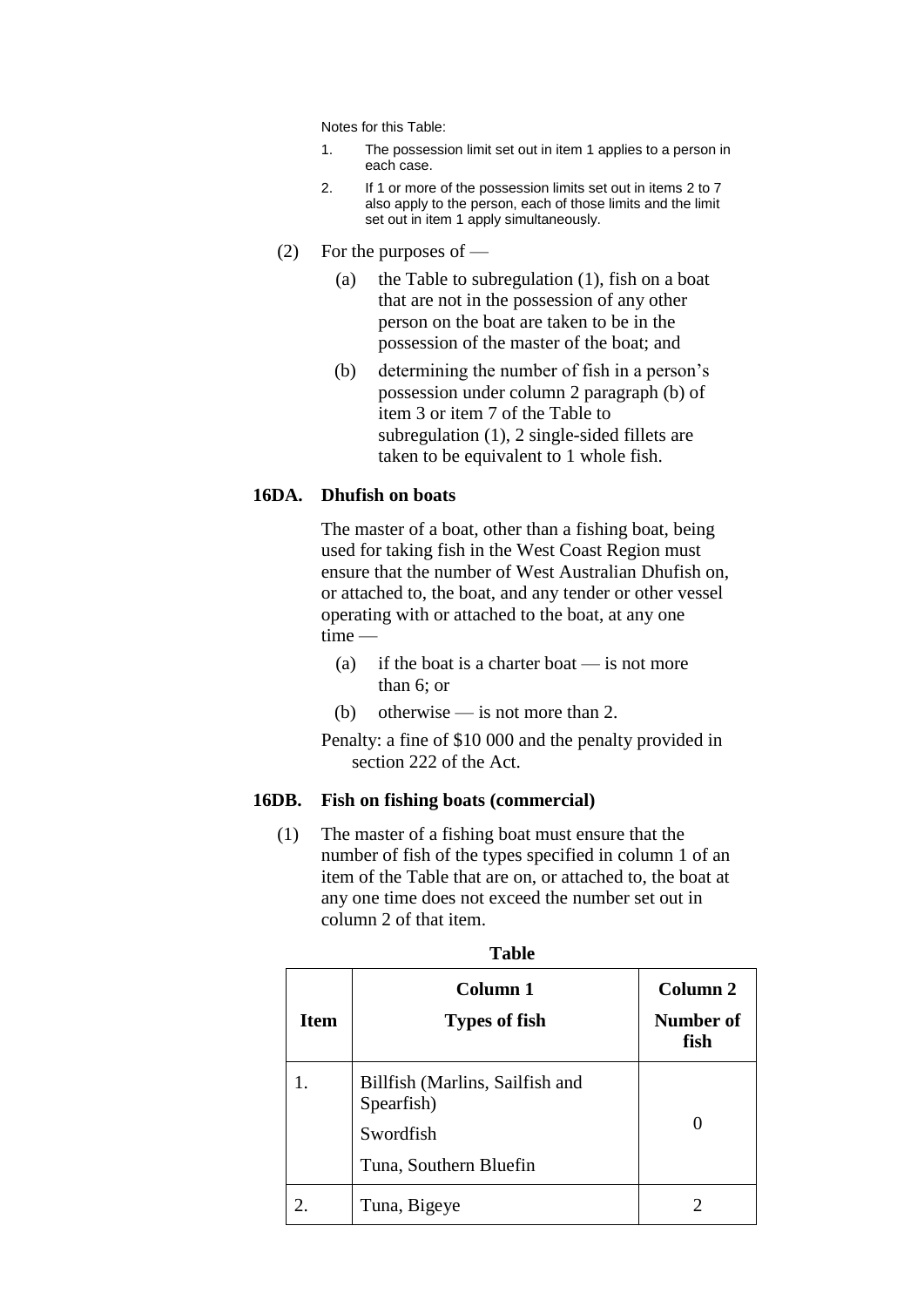| <b>Item</b> | Column 1<br>Types of fish                                                                                                                                                                                                                | Column <sub>2</sub><br>Number of<br>fish |
|-------------|------------------------------------------------------------------------------------------------------------------------------------------------------------------------------------------------------------------------------------------|------------------------------------------|
|             | Tuna, Yellowfin                                                                                                                                                                                                                          |                                          |
| 3.          | Albacore<br>Mackerel, Blue<br>Mackerel, Common Jack<br>Mackerel, Peruvian Jack<br>Redbait<br>Scad, Yellowtail<br>Tuna, Longtail<br>Tuna, Skipjack<br>Fish of the Family Bramidae when<br>taken in WA waters outside the<br>200 m isobath | 10                                       |

Penalty for this subregulation:

- (a) for an individual, a fine of \$5 000;
- (b) for a body corporate, a fine of \$10 000.
- (2) This regulation does not apply
	- (a) to fish taken in accordance with a fishing permit or statutory fishing right granted under the Commonwealth Act; or
	- (b) if all the fish held or transported on the fishing boat were taken solely for a non-commercial purpose.
- (3) If this regulation applies, the fish referred to in subregulation (1) are taken not to be in the possession of a person for the purposes of regulation 16D.

# **10. Part 4 Division 3 Subdivision 2 heading inserted**

Before regulation 16E insert:

## **Subdivision 2 — Possession limits for other fish**

# **11. Regulation 16E amended**

- (1) Delete regulation 16E(1) to (3) and (3E).
- (2) Delete regulation 16E(5) and insert: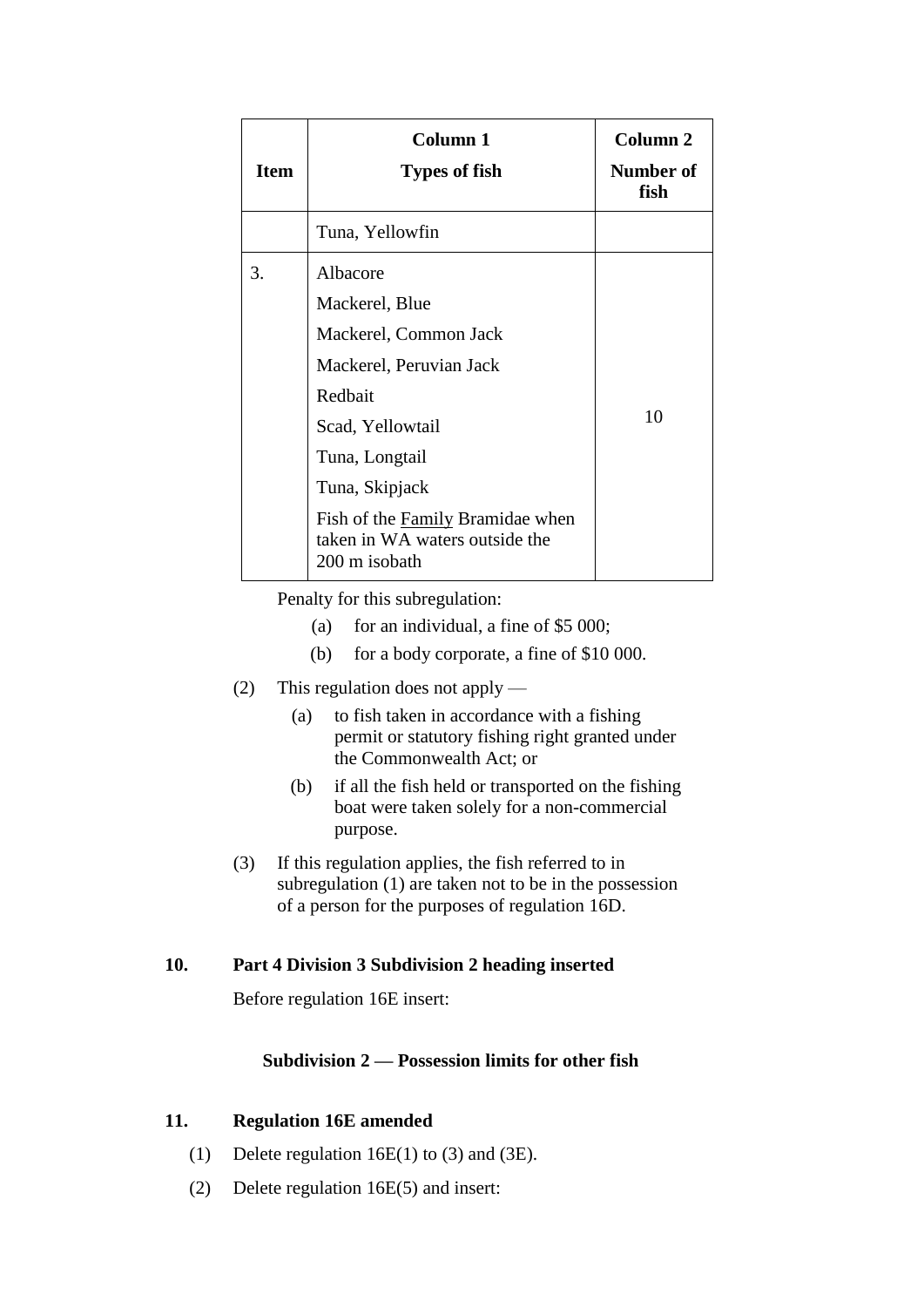(5) For the purposes of subregulation (3B), fish on a boat that are not in the possession of any other person on the boat are taken to be in the possession of the master of the boat.

## **12. Regulation 16GB deleted**

Delete regulation 16GB.

#### **13. Regulation 16GE deleted**

Delete regulation 16GE.

## **14. Part 4 Division 3 Subdivisions 3 and 4 deleted**

Delete Part 4 Division 3 Subdivisions 3 and 4.

## **15. Regulation 21A inserted**

At the beginning of Part 4 Division 4 insert:

## **21A. Terms used**

(1) In this Division —

*package* means any type of wrapping, package or container;

*store*, in relation to fish, includes the act of placing the fish in a refrigerator, freezer, icebox or other storage container.

- (2) For the purposes of this Division, a person is, in the absence of proof to the contrary, taken to have packaged or stored fish if the person uses or has control  $of$  —
	- (a) a vehicle in which the fish is located; or
	- (b) a refrigerator, freezer, icebox or other storage container in which the fish is stored.

#### **16. Regulation 22 amended**

- (1) Delete regulation 22(1) and insert:
	- (1) A person who packages or stores finfish must ensure that a label, as described in subregulation (2), is securely attached —
		- (a) to each package containing finfish; and
		- (b) to each finfish that is stored other than in a package.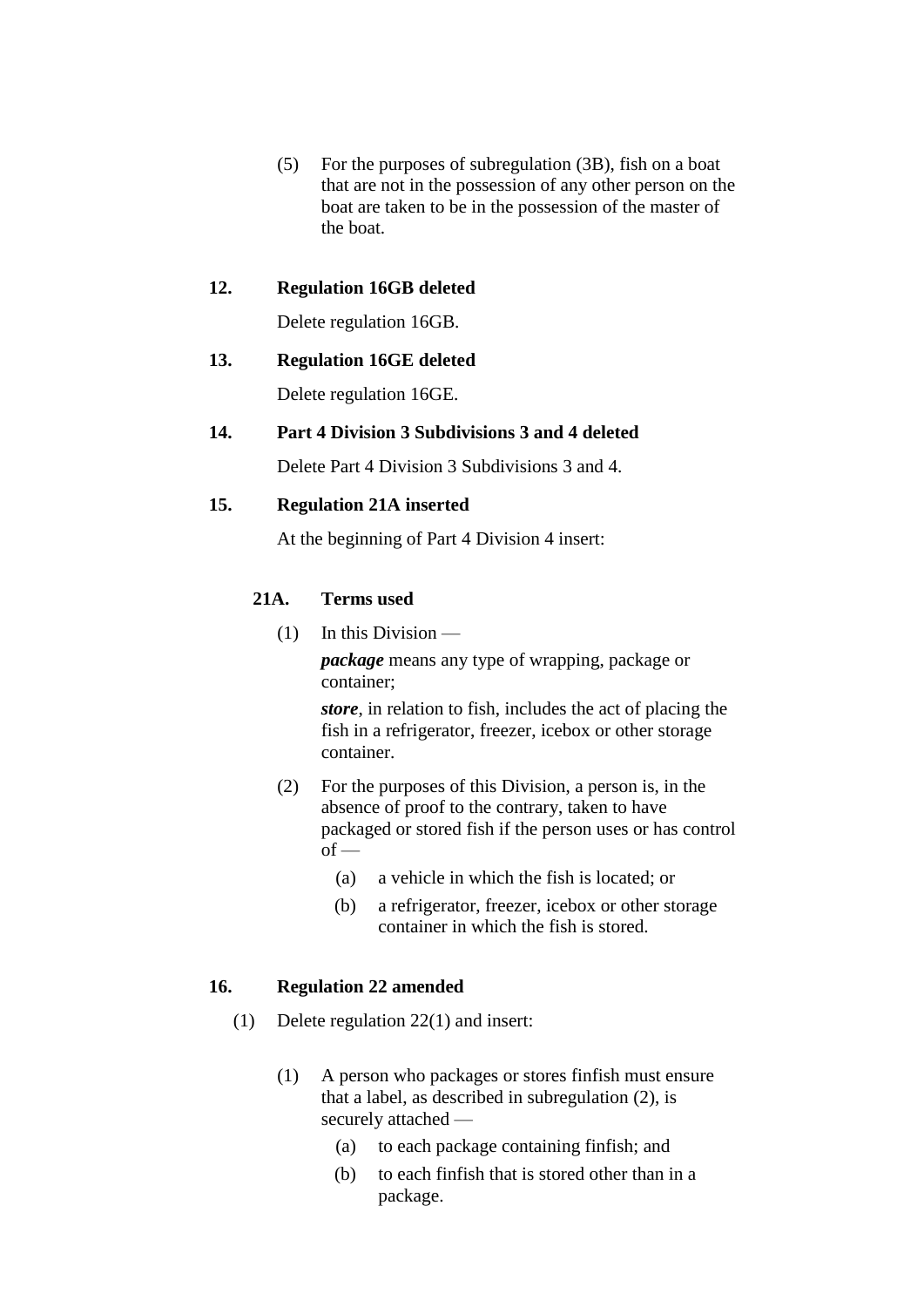Penalty for this subregulation: a fine of \$5 000 and the penalty provided in section 222 of the Act.

- (2) In regulation 22(2):
	- (a) delete "subregulation (1)" and insert:

subregulation (1),

(b) in paragraphs (b) and (c) delete "fish" and insert:

finfish

- (3) In regulation 22(3):
	- (a) in paragraphs (a) and (b) delete "fish" and insert:

finfish

- (b) delete paragraph (c) and insert:
	- (c) Bait Fish, Garfish, Hardyhead or Mullet; or
- (c) in paragraph (d) delete "fish —" and insert:

finfish —

(d) in paragraph  $(d)(i)$  delete "fish; and" and insert:

finfish; and

(e) in paragraph (d)(ii) and (e) delete "fish" and insert:

finfish

- (f) after paragraph (e) insert:
	- (ea) finfish to which the labelling requirements under regulation 22AA apply; or
- (g) in paragraph (f) delete "fish" ( $1<sup>st</sup>$  to  $4<sup>th</sup>$  occurrences) and insert:

finfish

(h) in paragraph  $(f)(i)$  delete "regulation 16D; and" and insert: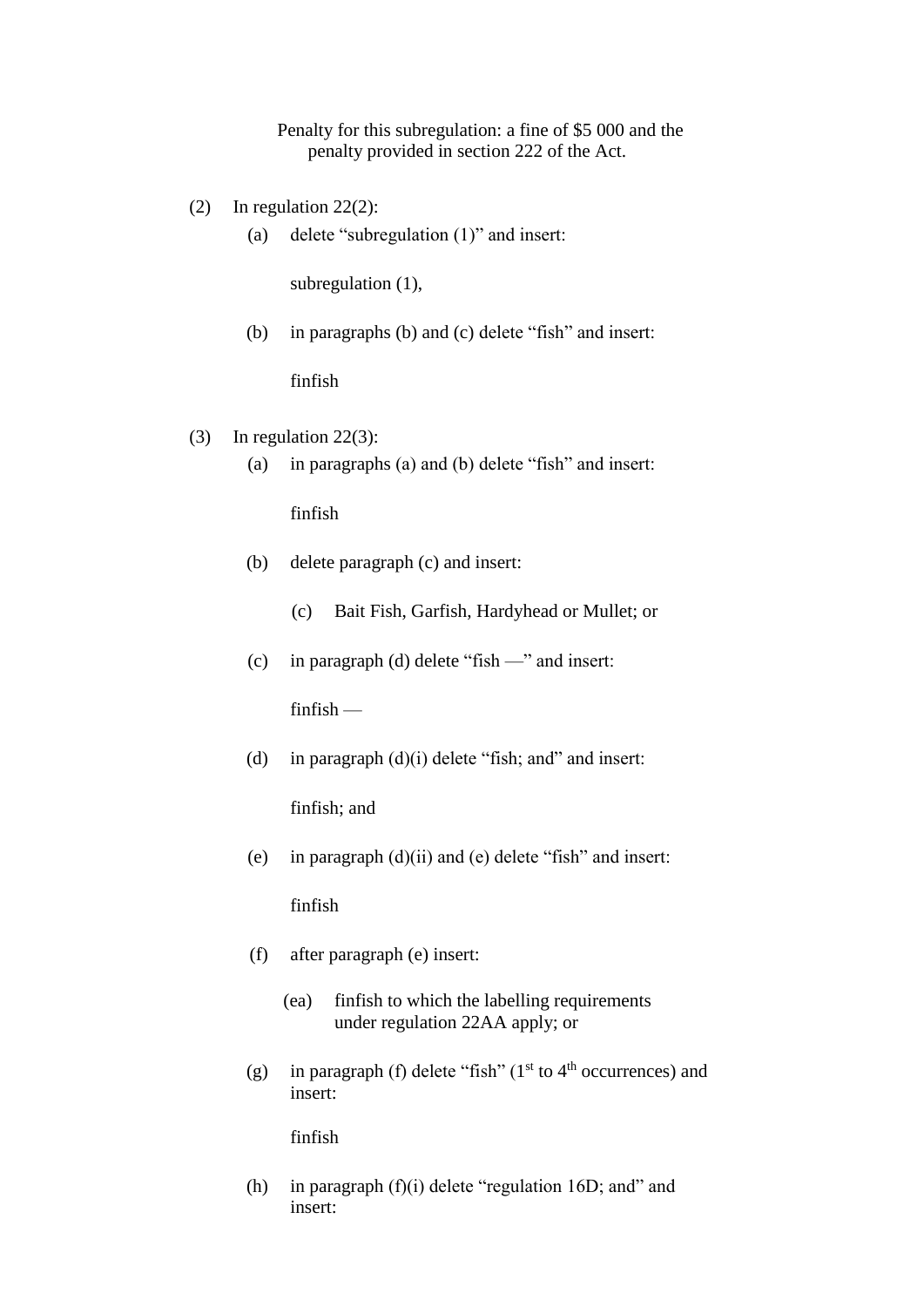regulation 16D(1) Table item 1; and

(i) in paragraph  $(f)(ii)$  delete "fish" and insert:

finfish

(4) Delete regulation 22(4) and (5).

Note: The heading to amended regulation 22 is to read: **Labelling requirements for packed or stored finfish**

#### **17. Regulation 22AA inserted**

At the end of Part 4 Division 4 insert:

## **22AA. Labelling requirements for higher quantity of finfish taken on extended fishing tour**

- (1) This regulation applies if
	- (a) finfish (other than Bait Fish, Garfish, Hardyhead or Mullet) are taken during an extended fishing tour; and
	- (b) the finfish are brought onto land by a person at the completion of the tour; and
	- (c) the quantity of finfish brought onto land by the person is greater than the possession limit for finfish set out in regulation 16D(1) Table item 2.
- (2) A person who packages or stores the finfish must ensure that a label, as described in subregulation (3), is securely attached —
	- (a) to each package containing the finfish; and
	- (b) to each finfish that is stored other than in a package.

Penalty for this subregulation: a fine of \$5 000 and the penalty provided in section 222 of the Act.

- (3) For the purposes of subregulation (2), a label must
	- (a) be not less than 75 mm in length and 25 mm in width; and
	- (b) have legibly written on it
		- (i) the full name of the owner of the package or finfish to which the label is attached; and
		- (ii) the name of the boat on which the extended fishing tour was undertaken; and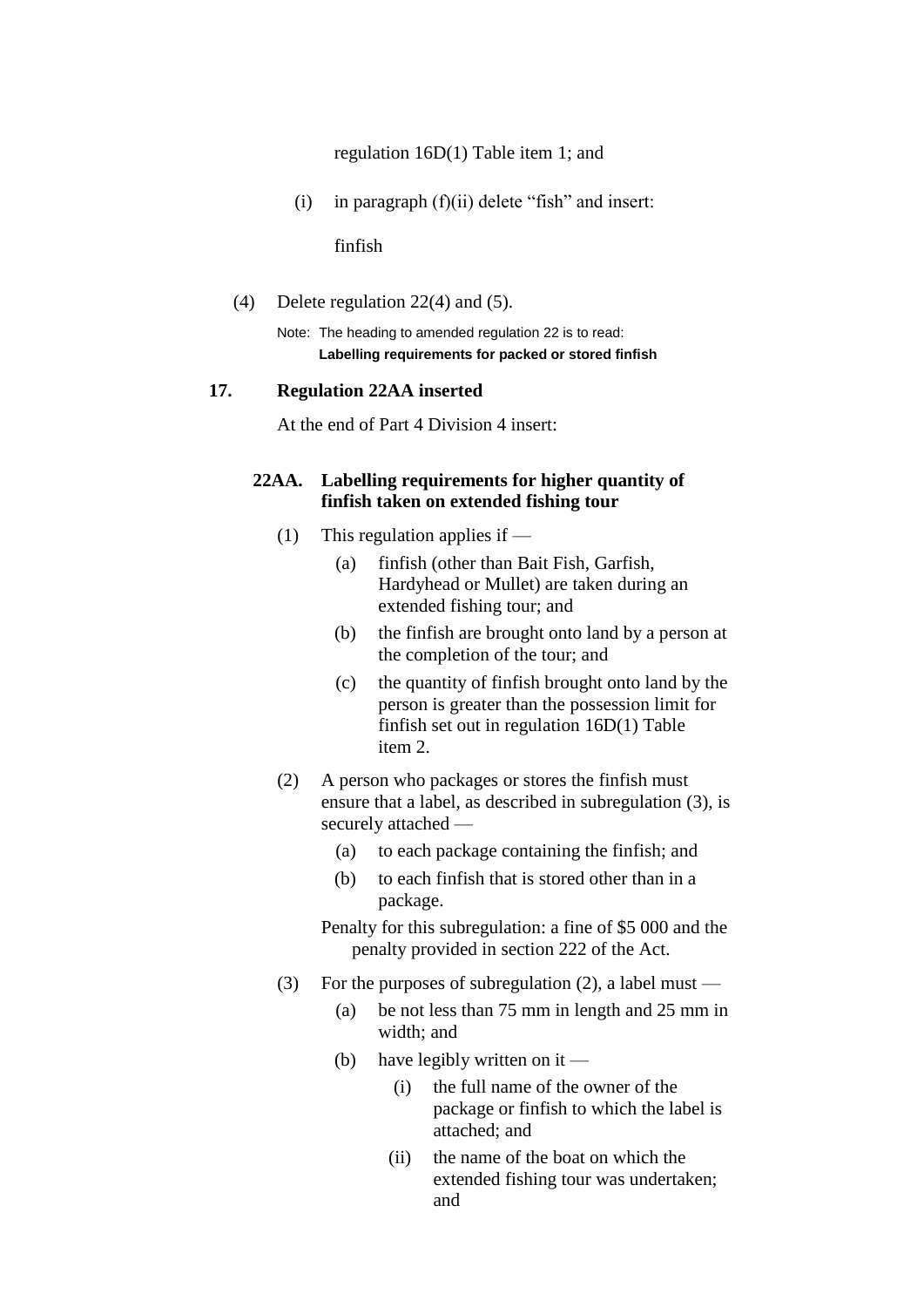(iii) the date on which the finfish was brought onto land following completion of the tour;

and

(c) be attached to the package or finfish in such a manner that it is clearly visible for inspection.

## **18. Regulation 64AA amended**

In regulation 64AA(2B):

- (a) delete paragraphs (b) and (c);
- (b) in paragraph (d) delete "purpose." and insert:

purpose; and

- (c) after paragraph (d) insert:
	- (e) if the fish is a finfish
		- (i) the fish, or the package containing it, is labelled in accordance with regulation 22 or 22AA; and
		- (ii) the person whose name is on the label is staying in accommodation provided by the exempt business.

#### **19. Regulation 64OAA amended**

- (1) In regulation 64OAA(1) delete the definition of *demersal scalefish*.
- (2) In regulation 64OAA(3):
	- (a) delete "demersal scalefish" and insert:

demersal finfish

(b) delete "in the West Coast Region".

## **20. Regulation 64OE amended**

(1) In regulation 64OE(1) delete "bait fish." and insert:

Bait Fish, Garfish, Hardyhead or Mullet.

(2) At the end of regulation 64OE(1) insert:

Penalty for this subregulation: a fine of \$2 000.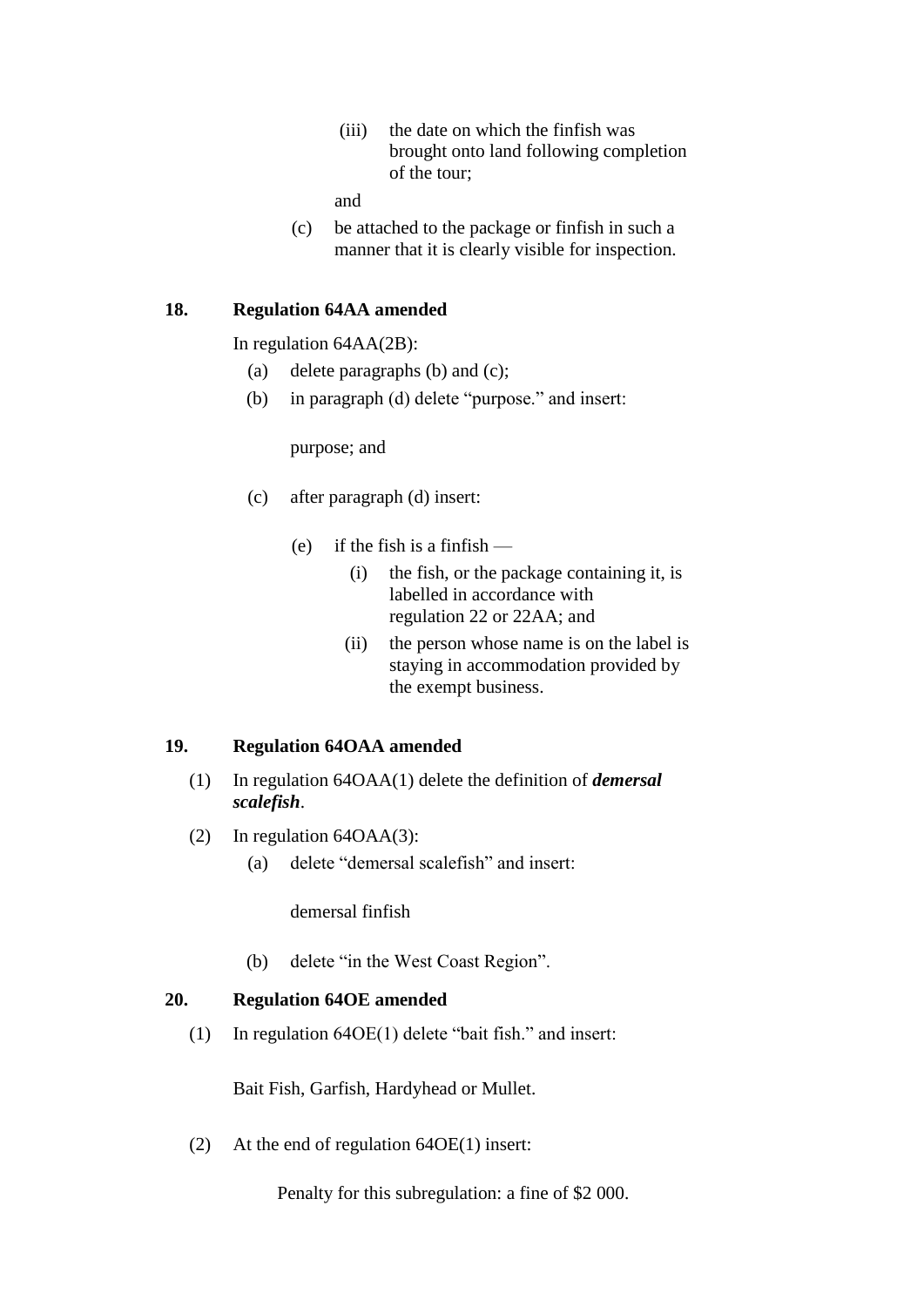(3) In regulation 64OE(2) delete "bait fish." and insert:

Bait Fish, Garfish, Hardyhead or Mullet.

(4) At the end of regulation 64OE(2) insert:

Penalty for this subregulation: a fine of \$2 000.

- (5) Delete regulation 64OE(4).
- (6) At the end of regulation 64OE delete the Penalty.

Note: The heading to amended regulation 64OE is to read: **Use of throw nets**

## **21. Regulation 64W amended**

In regulation  $64W(1)(b)(i)$  delete "regulation  $16D(1)$ ; and" and insert:

regulation 16D(1) Table items 1, 2 and 4; and

| 22. | <b>Regulation 65A amended</b> |
|-----|-------------------------------|
|     |                               |

In regulation 65A(1) delete "(*demersal finfish*)".

# **23. Regulation 65B amended**

In regulation 65B(1) delete "(*demersal finfish*)".

## **24. Regulation 65C amended**

In regulation 65C(1) delete "(*large pelagic finfish*)".

## **25. Regulation 156 amended**

In regulation 156 in the Table:

- (a) delete " $14(3)$ ,";
- (b) after "16B," insert:

16DA,

(c) delete "22," and insert:

22(1), 22AA(2),